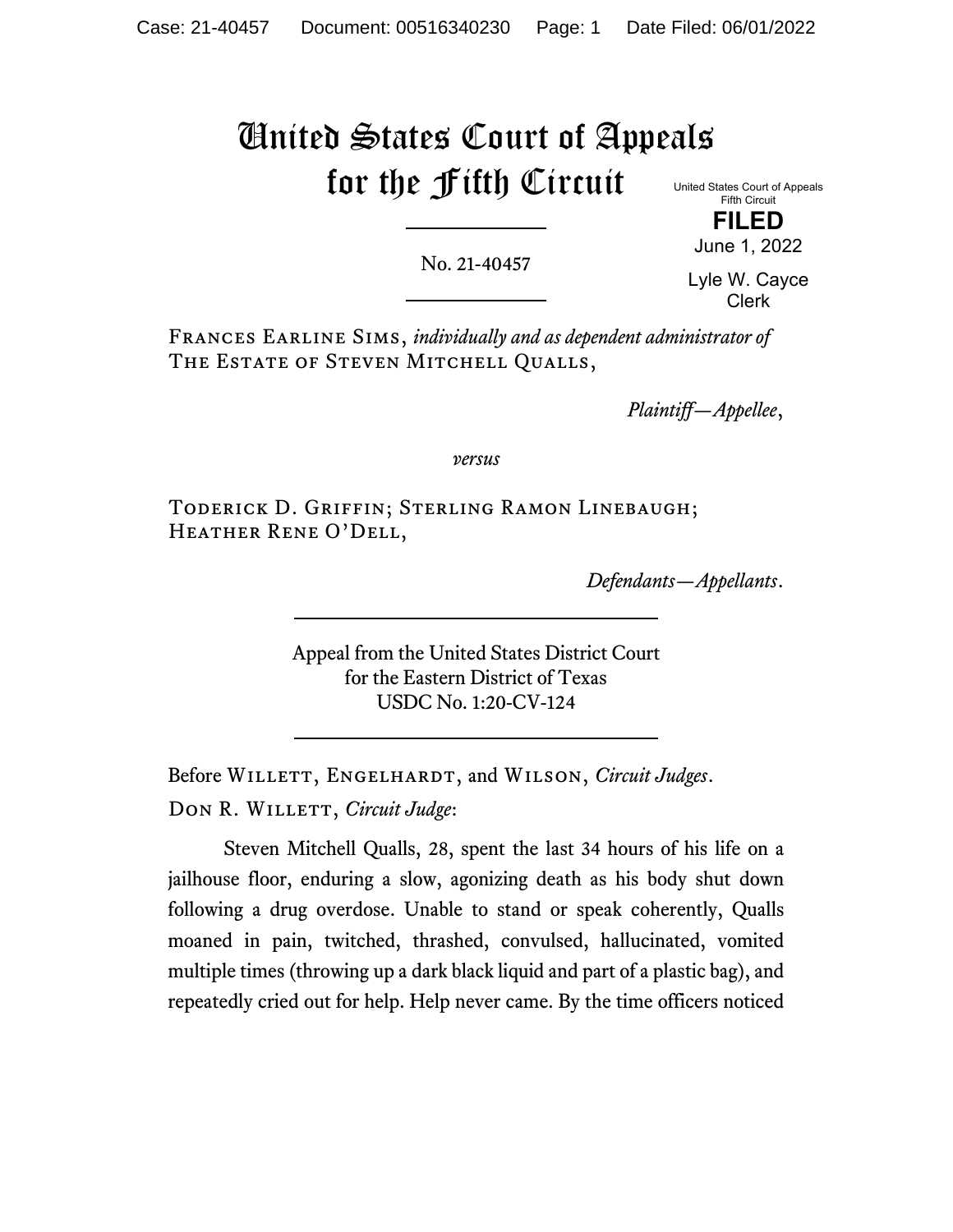Qualls was dead on the floor, rigor mortis had already set in. Said one nondefendant officer: "I should have looked, but, you know, oh well."

The district court denied qualified immunity to the jail officers, finding that a reasonable jury could conclude that officers turned a blind eye to Qualls's severe—and worsening—medical distress despite his repeated pleas for help and knowing he had ingested a bag full of narcotics. We AFFIRM.

I

Steven Mitchell Qualls was a known drug abuser. One day EMS took him to the hospital for "chest pains, agitation, and tachycardia." About five hours later Qualls was discharged, but he refused to sign his discharge papers or leave the hospital. The hospital called the police. Police arrived and escorted Qualls out. Minutes later the police arrested Qualls for public intoxication. In between his release from the hospital and arrest by police, though, Qualls may have furtively ingested a bag full of drugs.

Two officers, Sergeant Griffin and Officer Linebaugh, took Qualls to the Jasper City Jail for booking. Linebaugh tried to ask Qualls questions to complete the booking process. But Qualls was obviously intoxicated. He mumbled answers to some questions, ignored others, and at times simply answered "no." Given his state, Griffin allowed Qualls to stay in his street clothes rather than put on the standard jail attire. Following booking, Griffin and Linebaugh escorted Qualls to the jail's detox cell. It was the last time Qualls ever walked on his own.

Once in his cell, Qualls's medical condition steadily worsened. He did not sleep or eat. He started incoherently calling out to jail staff:

"I need a hospital please. I [inaudible] and my  $leg \dots$  [inaudible]."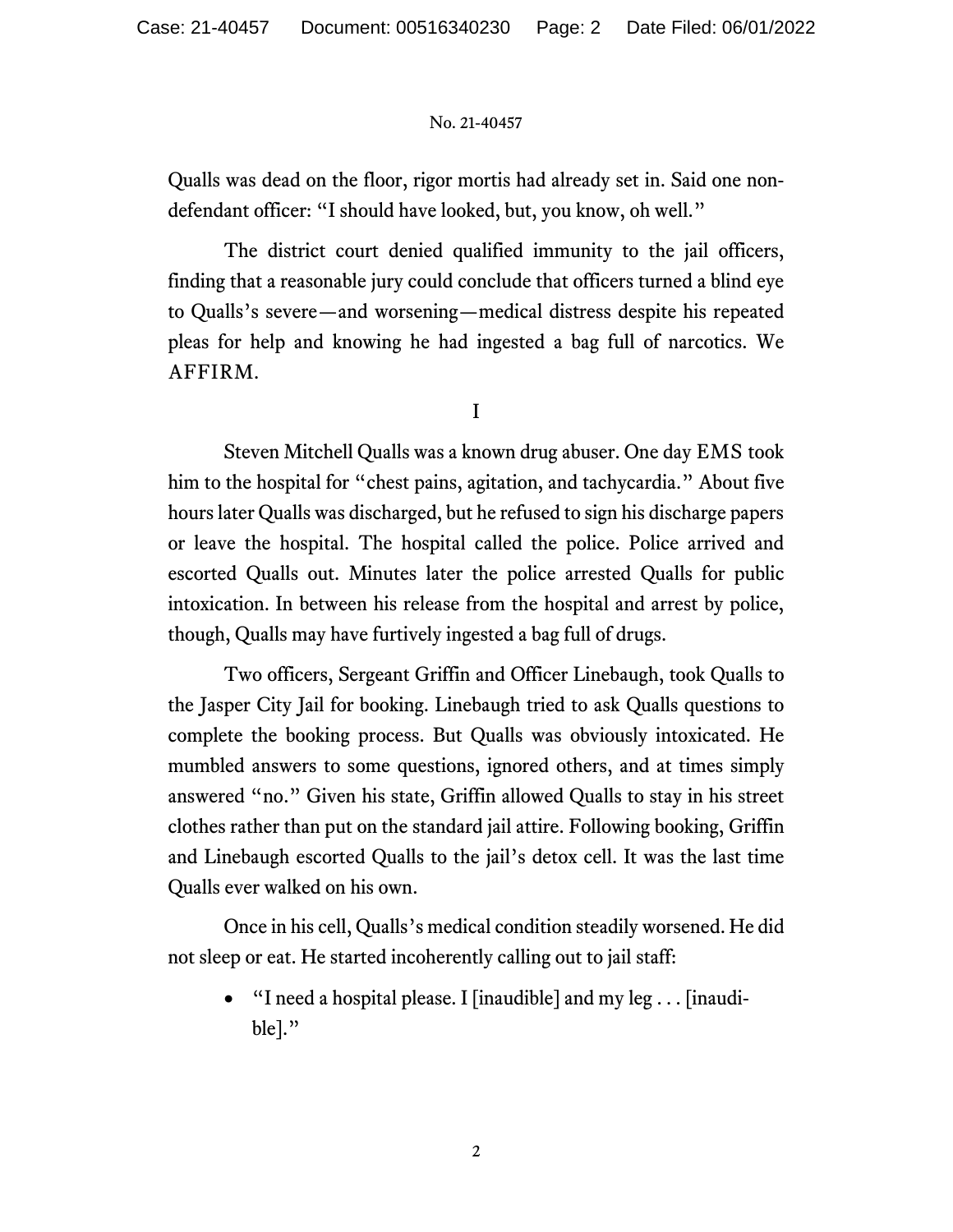- "Help. Help. Help. Help. I'm sick. I'm . . . I think it's like a  $f^*$ cking  $\dots$ ."
- "Help. Please. Please. Ugh."

About ten hours after he arrived at the jail, Qualls first vomited "a dark black liquid, which he smeared around on the floor and rubbed his face in." He remained lying in his own vomit, unable to comply with Dispatcher O'Dell's instructions to remove himself by simply "roll[ing] over." When the officers picked Qualls up to clean him and his cell, he screamed in pain. O'Dell asked if she needed to call EMS. Griffin told her not to. O'Dell asked what she should do if Qualls threw up again. Linebaugh told her to just "let him," and laughed that he didn't want to "hold [Qualls's] hair."

Qualls vomited more black liquid about three hours later. As before, Qualls was left face down in his own bile and screamed in pain when the officers tried to move him. But the situation quickly grew *more* dire. While cleaning the vomit, Griffin and Linebaugh noticed "a small tied-off piece of a bag"—the kind used to hold illegal narcotics—"on the floor covered in Qualls's vomit." About four hours after that, Qualls vomited black liquid a third time. He then began to cry out to the officers. Qualls did so at least 62 times. And he made noises of pain at least 70 times. Yet no one came. Five hours later, Qualls was dead.

Qualls's mother, Frances Earline Sims, sued under 42 U.S.C. § 1983 shortly after her son's death. Sims alleges that Griffin, Linebaugh, and O'Dell all violated Qualls's constitutional rights.[1](#page-2-0) The officers moved for summary judgment on the ground of qualified immunity. The district court denied the officers' motion. It found genuine disputes of material fact

<span id="page-2-0"></span><sup>&</sup>lt;sup>1</sup> Sims also brought § 1983 claims against the City of Jasper and detective Joshua Hadnot. But the district court dismissed both.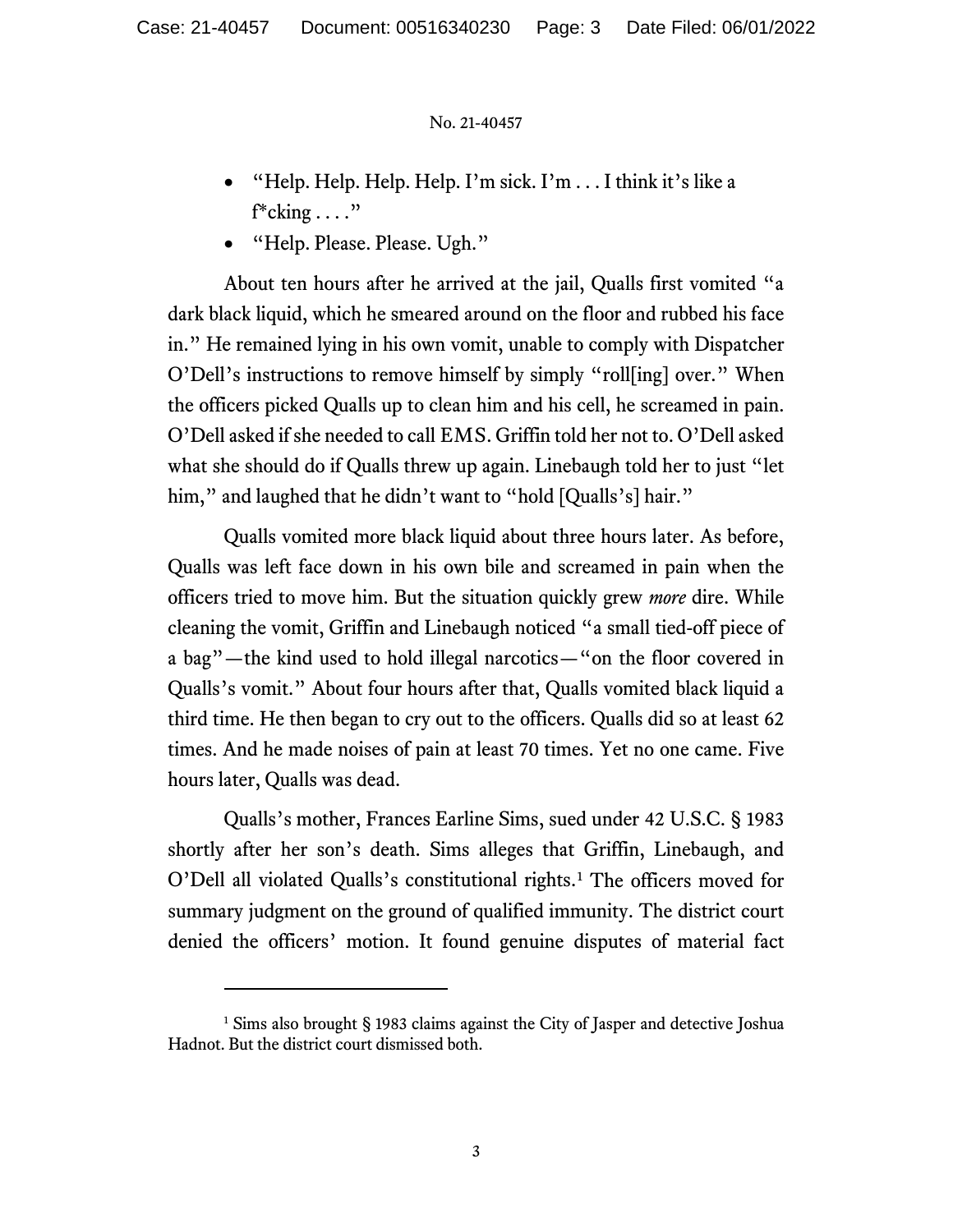surrounding Sims's claims that the officers were deliberately indifferent to Qualls's serious medical needs. And it concluded that the law was clearly established at the time of that violation. The officers now appeal.

II

We review de novo the district court's denial of qualified immunity.<sup>[2](#page-3-0)</sup> But because this is an interlocutory appeal, our review is "circumscribed."<sup>[3](#page-3-1)</sup> We lack jurisdiction to decide whether the fact disputes the district court identified are *genuine*. Rather, we review whether those fact disputes are *material*.<sup>[4](#page-3-2)</sup> That is, whether they "might affect the outcome of the lawsuit."<sup>[5](#page-3-3)</sup>

Sims, though, contests our jurisdiction to hear this appeal. She argues that the officers only challenge the *genuineness* of the fact disputes the district court found—precisely what we lack jurisdiction to review at this stage. We disagree with Sims's characterization of the officers' appeal, though. As explained more fully below, the officers' appeal raises issues that do not implicate the district court's genuineness analysis. We do not lose jurisdiction over an entire appeal just because we lack jurisdiction to review some of the issues raised. [6](#page-3-4) We therefore DENY Sims's motion to dismiss.

<sup>2</sup> *Roque v. Harvel*, 993 F.3d 325, 332 (5th Cir. 2021).

<sup>3</sup> *Kokesh v. Curlee*, 14 F.4th 382, 391 (5th Cir. 2021).

<span id="page-3-2"></span><span id="page-3-1"></span><span id="page-3-0"></span><sup>4</sup> *Melton v. Phillips*, 875 F.3d 256, 261 (5th Cir. 2017) (en banc) ("[W]e lack jurisdiction to review the *genuineness* of a fact issue but have jurisdiction insofar as the interlocutory appeal challenges the *materiality* of [the] factual issues." (quoting *Allen v. Cisneros*, 815 F.3d 239, 244 (5th Cir. 2016))).

<span id="page-3-3"></span><sup>5</sup> *Kokesh*, 14 F.4th at 401 (Willett, J., dissenting) (quoting *Prim v. Stein*, 6 F.4th 584, 590 (5th Cir. 2021)).

<span id="page-3-4"></span><sup>6</sup> *See Cunningham v. Castloo*, 983 F.3d 185, 190 (5th Cir. 2020) ("The mere fact that the district court said that, in its view, material factual disputes preclude summary judgment does not deprive us of interlocutory appellate jurisdiction.").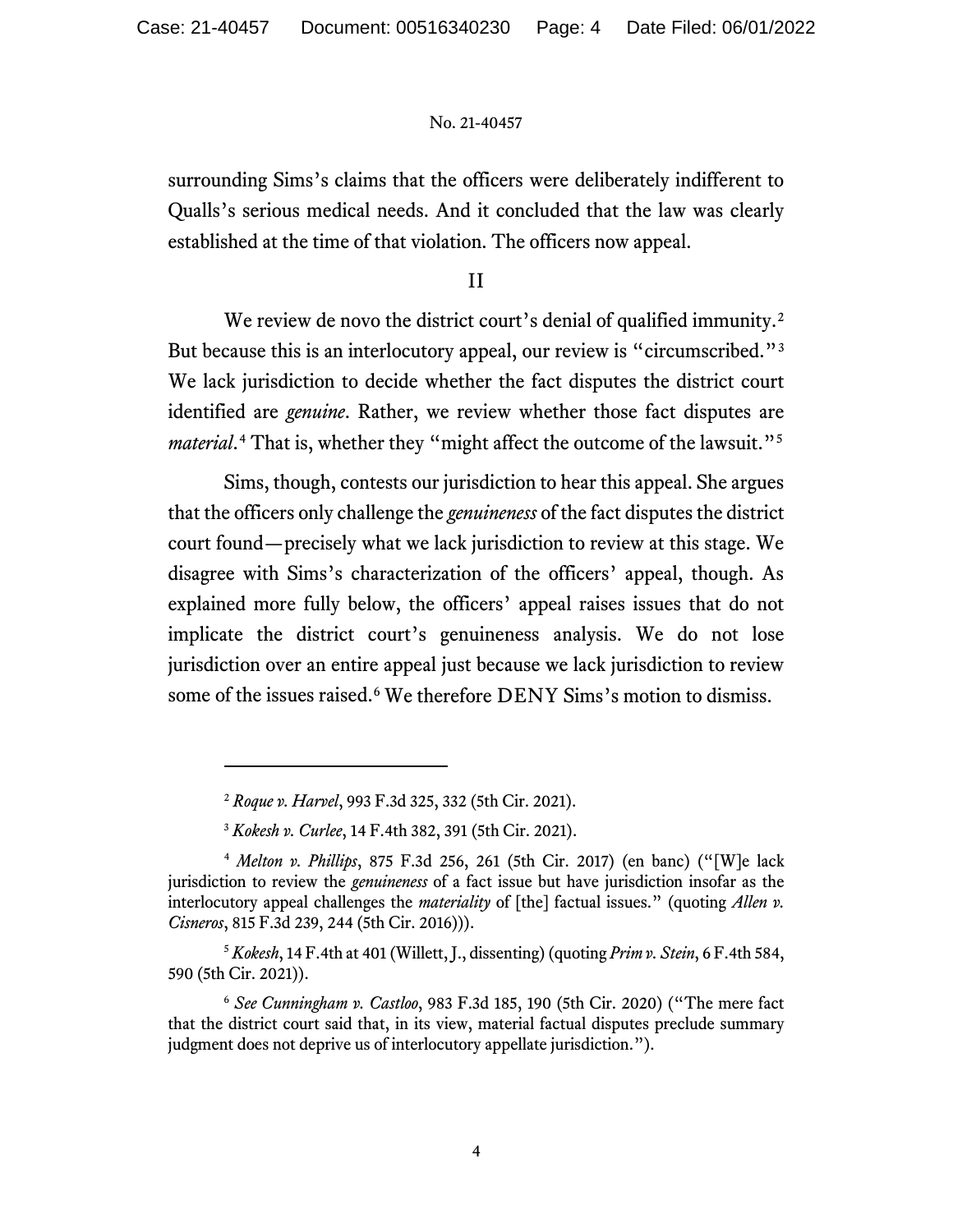# III

The officers contend the district court erred by denying them summary judgment. We have explained the qualified-immunity inquiry many times. We review both "(1) whether the defendant violated the plaintiffs' constitutional or statutory rights; and (2) whether those rights were clearly established at the time of the violation."[7](#page-4-0) The officers argue that the district court erred by finding fact disputes supporting a constitutional violation and concluding the law was clearly established. We disagree with the officers on both issues.

## A

The parties agree that Qualls had a constitutional right to not "have [his] serious medical needs met with deliberate indifference on the part of the [officers]."[8](#page-4-1) But the officers *do* dispute whether they violated it. Under our caselaw, "[a] serious medical need is one for which treatment has been recommended or for which the need is so apparent that even laymen would recognize that care is required."[9](#page-4-2) Sims admits that she can show deliberate indifference only for each officer who (1) was "aware of facts from which the inference could be drawn that a substantial risk of serious harm exists," and (2) actually "dr[ew] the inference."[10](#page-4-3) Under that standard, the fact disputes the district court found are material.

<sup>7</sup> *Roque*, 993 F.3d at 331.

<span id="page-4-1"></span><span id="page-4-0"></span><sup>8</sup> *See Thompson v. Upshur Cnty.*, 245 F.3d 447, 457 (5th Cir. 2001) (citations omitted).

<sup>9</sup> *Gobert v. Caldwell*, 463 F.3d 339, 345 n.12 (5th Cir. 2006).

<span id="page-4-3"></span><span id="page-4-2"></span><sup>10</sup> *Domino v. Tex. Dep't of Crim. Just.*, 239 F.3d 752, 755 (5th Cir. 2001) (quoting *Farmer v. Brennan*, 511 U.S. 825, 837 (1994)) (emphasis removed). The officers apparently believe that Sims must also show that they "subjectively intend[ed] harm to befall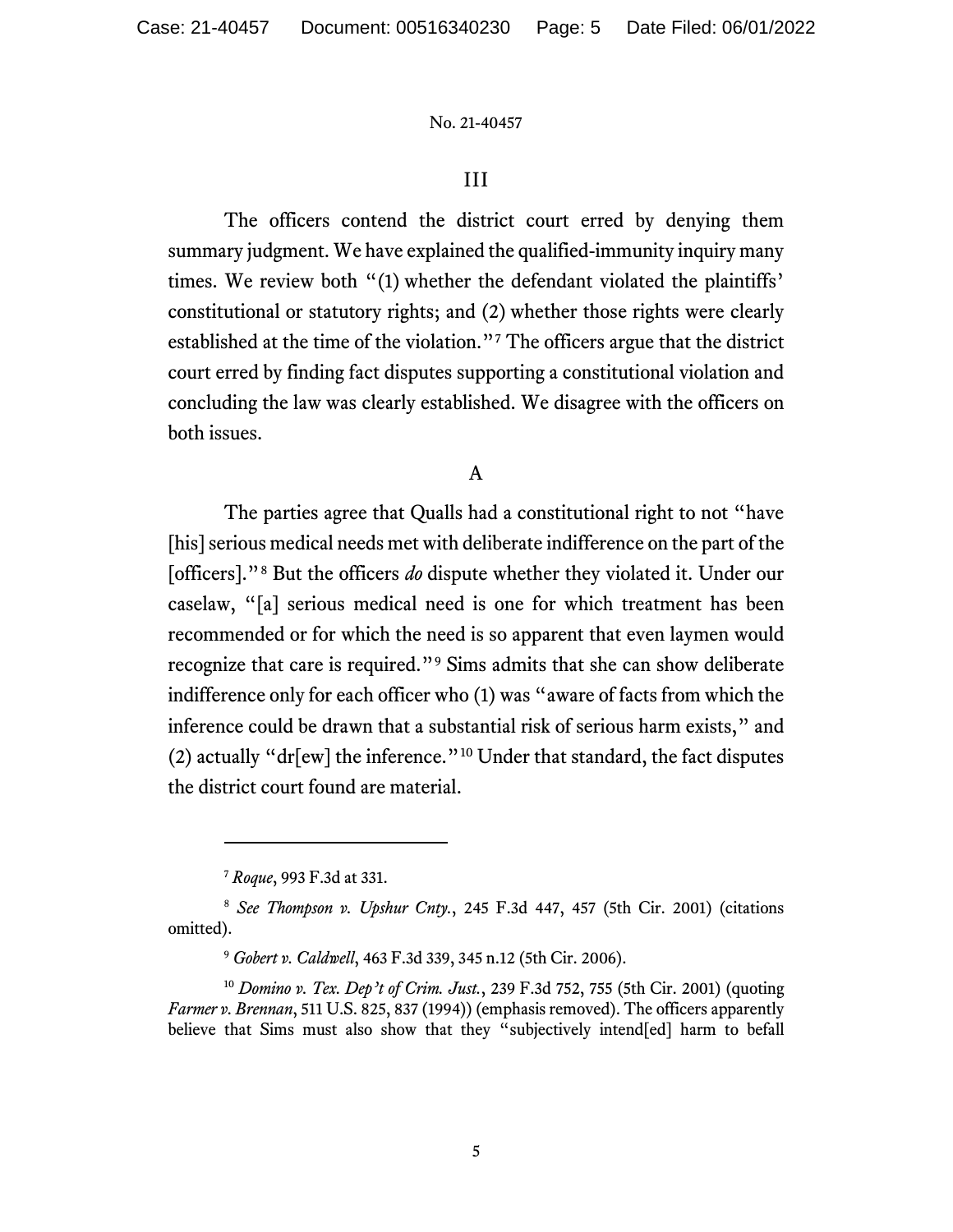From Linebaugh's and Griffin's perspectives, the district court found a reasonable jury could conclude that Qualls was "intoxicated on meth when he arrived [at the Jail]"; had "swallowed a bag full of drugs" between leaving the hospital and arriving at the stationhouse; had yelled for help; had asked to go to the hospital; had "vomited black liquid multiple times"; and had gotten "worse instead of better over the duration of his detention in the detox cell." From O'Dell's perspective, the district court found that a reasonable jury could conclude that Qualls: "was a drug user"; got "worse instead of better over the duration of his detention in the detox cell"; "scream[ed] for help"; "ask[ed] for a hospital"; "vomited multiple times" and "had swallowed a bag full of drugs." Those fact disputes might affect whether Qualls's need for treatment was so apparent that even laymen would have recognized that care was required. They also might affect whether each officer was aware of facts from which he or she could have inferred that Qualls was subject to a substantial risk of serious harm.

The district court made additional findings. It found a reasonable jury could conclude the officers knew about those facts, that they "sought no medical care for Qualls for the thirty-four hours he was in the detox cell," and that it was "plainly evident" to them that Qualls's injuries were "severe." Those fact disputes might affect whether each officer actually

<sup>[</sup>Qualls]," pointing to our unpublished decision in *Estateof Allison v. Wansley*, 524 F. App'x 963, 971–72 (5th Cir. 2013) (per curiam) (citation omitted). As Sims notes, though, we have already clarified our caselaw: Plaintiffs need not prove this subjective-intent element. *See Dyer v. Houston*, 964 F.3d 374, 380 (5th Cir. 2020); *see also id.* at 383–84. Sims also argues for "error preservation" purposes that we should replace our deliberate-indifference test with a simple "objective standard" since Sims was a pretrial detainee. The parties agree that this issue is foreclosed, however, and so we will not address it further. *See generally Alderson v. Concordia Parish Corr. Facility*, 848 F.3d 415, 419 n.4 (5th Cir. 2017) (making clear the rule of orderliness requires that adherence to the subjective standard, as embraced in *Hare v. City of Corinth*, 74 F.3d 633, 643 (5th Cir. 1996)).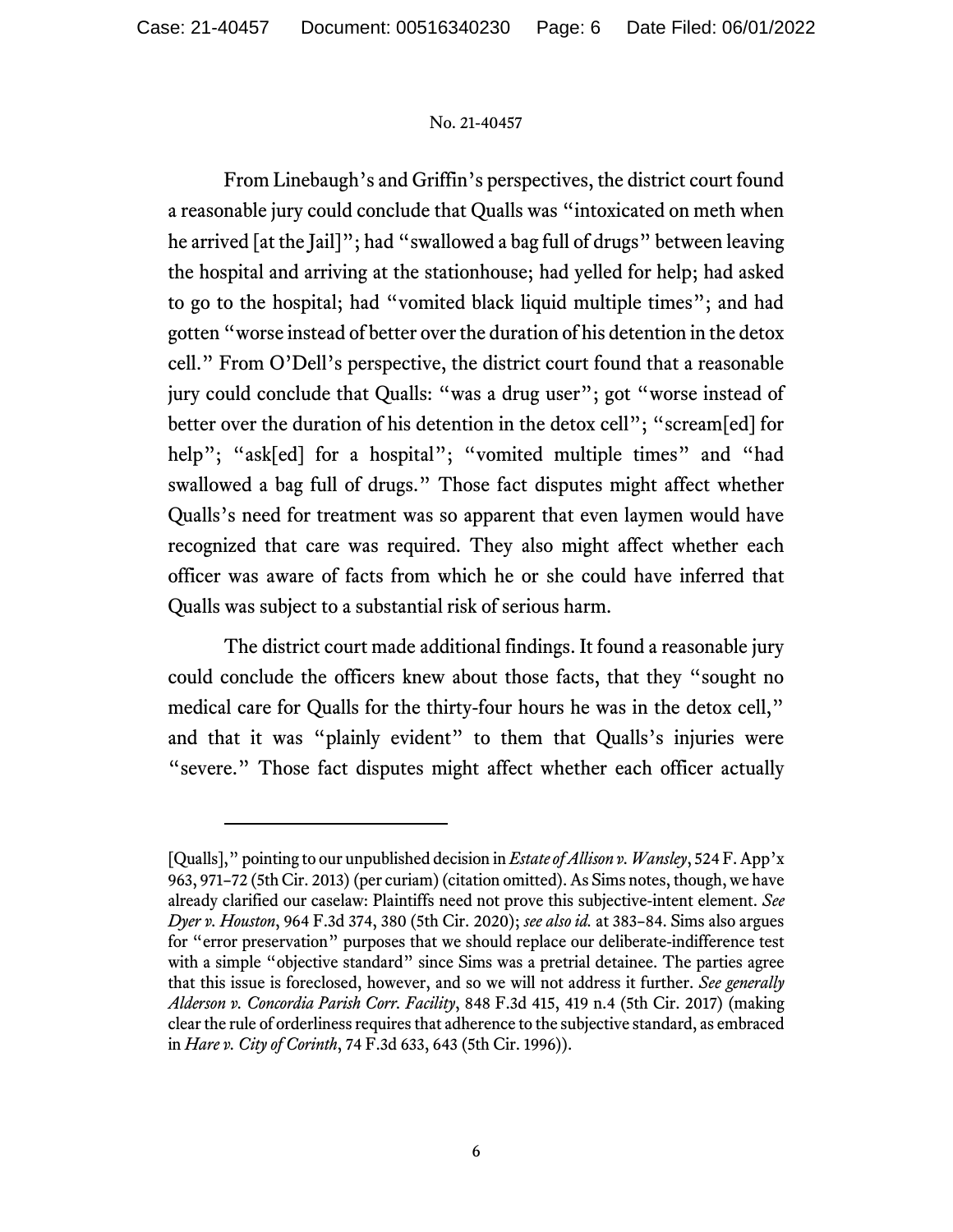inferred that Qualls was subject to a substantial risk of serious harm, yet did not seek medical care for him.

Even so, the officers contend that the district court erred by finding fact disputes on a constitutional violation. They argue that "the record [is] contrary" to the district court's findings; that they all "cared" for, "monitored," "responded to," and "provided" for Qualls; that they "cleaned" Qualls and his cell when he vomited; that "there is simply no record evidence demonstrating [they] knew or even believed Qualls was under the influence of [drugs]," let alone the amount; and that no evidence supports they knew "Qualls needed any medical care" beyond what he had received. Maybe the jury will agree. But these arguments do not address why the fact disputes the district court did find cannot affect the outcome of Sims's lawsuit—the *materiality* inquiry.<sup>[11](#page-6-0)</sup> Rather, they go to whether a reasonable jury could return a verdict for Sims on this evidence—the genuineness inquiry,<sup>[12](#page-6-1)</sup> which we lack jurisdiction to review at this stage.<sup>[13](#page-6-2)</sup> Therefore, we cannot address these arguments by the officers.

<span id="page-6-0"></span><sup>&</sup>lt;sup>11</sup> *Prim*, 6 F.4th at 590 (citation omitted).

<span id="page-6-1"></span><sup>12</sup> *Id.*

<span id="page-6-2"></span><sup>13</sup> *Melton*, 875 F.3d at 261.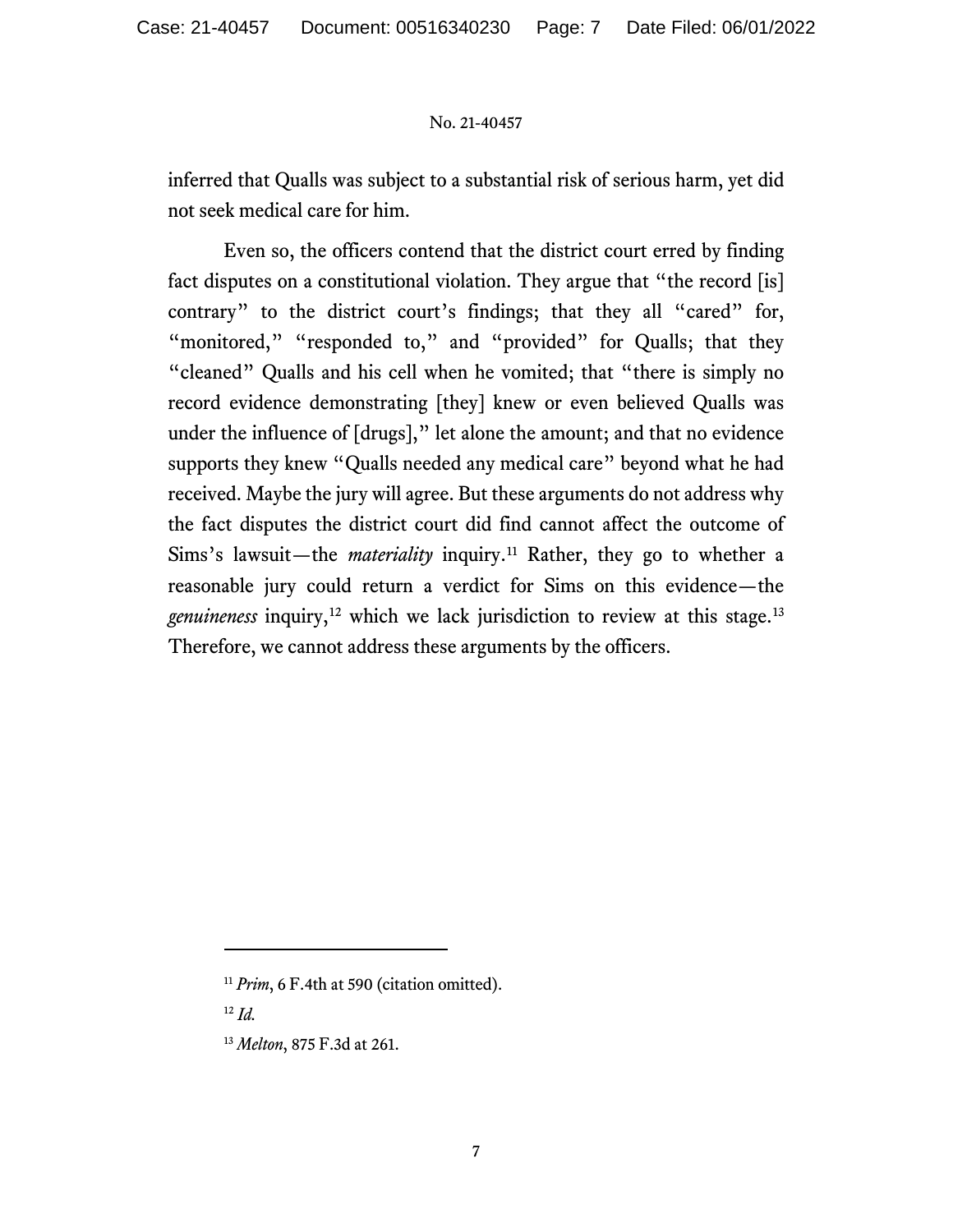B

Under our caselaw,<sup>[14](#page-7-0)</sup> Sims must also show that Qualls's "rights were clearly established at the time of the violation."[15](#page-7-1)A right is clearly established only once it is "sufficiently clear that every reasonable official would have understood that what he is doing violates that right."[16](#page-7-2) Sims contends she has met that burden. She argues both that the law was sufficiently clear and that the officers' conduct was obviously unconstitutional.[17](#page-7-3) The officers disagree. As we agree with Sims that the law was clearly established, we need not decide whether the officers' conduct was obviously unconstitutional.

To show the law was sufficiently clear when the officers violated Qualls's rights, Sims cannot define the "contours" of Qualls's rights too generally. Rather, Qualls's rights must be defined "with a high degree of particularity."<sup>[18](#page-7-4)</sup> That means Sims must "identify a case" or "body of

<span id="page-7-0"></span> $14$  Sims objects to our caselaw assigning her the burden to show the law was clearly established at the time of an alleged violation. *See Darden v. City of Ft. Worth*, 880 F.3d 722, 727 (5th Cir. 2018) ("Once an official pleads qualified immunity, 'the burden then shifts to the plaintiff, who must rebut the defense by establishing a genuine fact issue as to whether the official's allegedly wrongful conduct violated clearly established law.'" (quoting *Brown v. Callahan*, 623 F.3d 249, 253 (5th Cir. 2010))). Because our precedent forecloses Sims's argument, we need not address it further. *See United States v. Bernard*, 762 F.3d 467, 482 (5th Cir. 2014) (explaining that "[w]e need not address" what is "foreclosed by precedent").

<sup>15</sup> *Roque*, 993 F.3d at 331.

<sup>16</sup> *Id.* at 334 (quoting *Mullenix v. Luna*, 577 U.S. 7, 11–12 (2015)).

<span id="page-7-3"></span><span id="page-7-2"></span><span id="page-7-1"></span><sup>&</sup>lt;sup>17</sup> Sims also argues, for error-preservation purposes, that "[t]he judicially created defense of qualified immunity should be abolished." Whatever the merits of Sims's argument, though, she points to no authority supporting that our panel can overturn decades of Supreme Court and circuit caselaw. "As middle-management circuit judges, we cannot overrule the Supreme Court." *Whole Woman's Health v. Paxton*, 978 F.3d 896, 920 (5th Cir. 2020) (Willett, J., dissenting), *rev'd en banc*, 10 F.4th 430 (5th Cir. 2021). Therefore, we will not address it further.

<span id="page-7-4"></span><sup>18</sup> *Morgan v. Swanson*, 659 F.3d 359, 372 (5th Cir. 2011).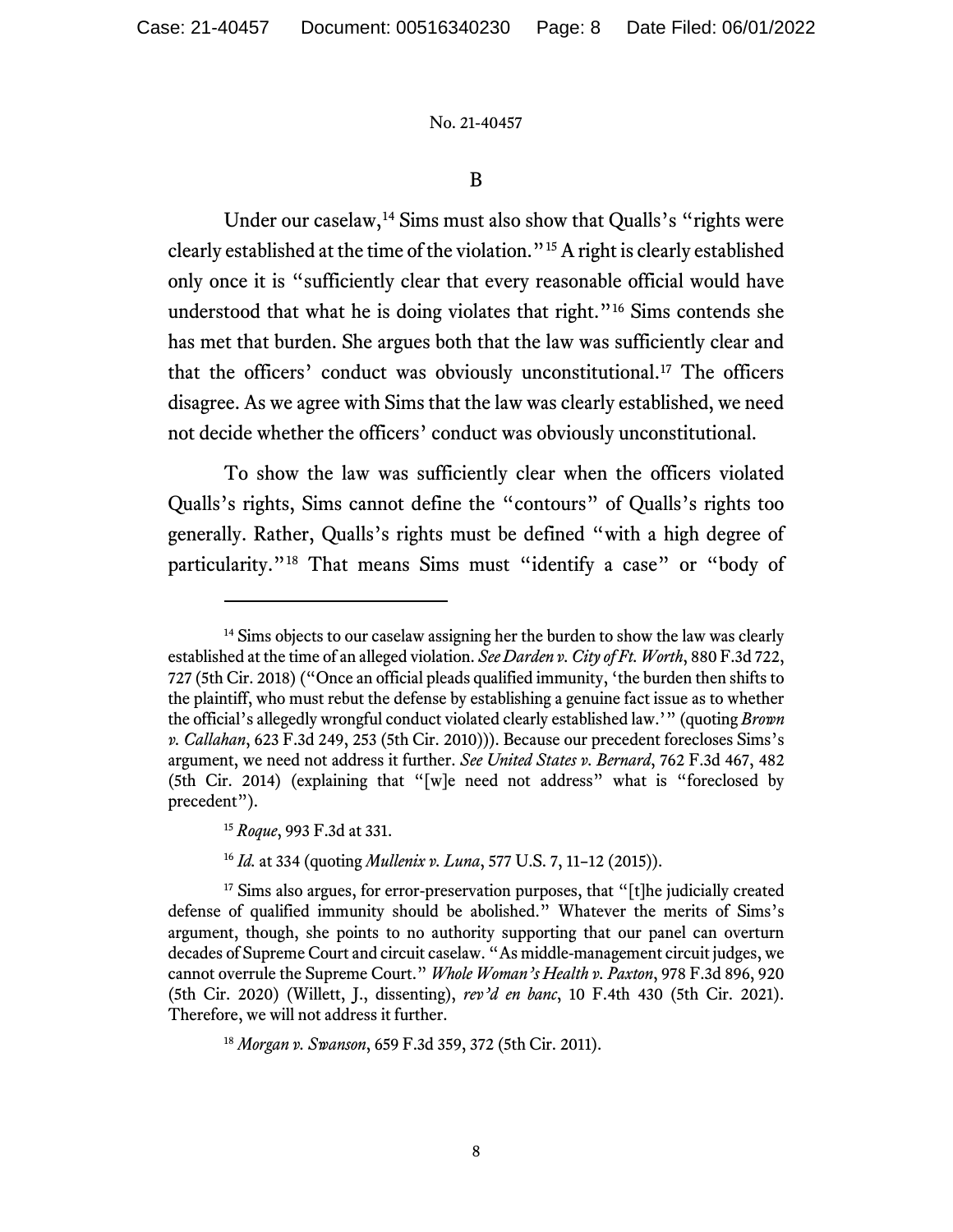relevant case law" holding that "an officer acting under similar circumstances . . . violated the [Constitution]."[19](#page-8-0) She did.

The district court concluded, and Sims contends on appeal, that our decision in *Easter v. Powell* clearly established Qualls's rights. In *Easter*, a case decided well before Qualls's death, we explained that a prisoner can show his clearly established rights under the Eighth Amendment were violated if a prison official "refused to treat him, ignored his complaints, intentionally treated him incorrectly, or engaged in any similar conduct that would clearly evince a wanton disregard for any serious medical needs."[20](#page-8-1) *Easter*'s facts fit within that standard: "offer[ing] no treatment options to a patient with a history of cardiac problems who was experiencing severe chest pains."<sup>[21](#page-8-2)</sup>

The officers in this case acted similarly to the prison official in *Easter*. As recounted above, the district court found material fact disputes over whether all three officers acted deliberately indifferent towards Qualls. That means a reasonable jury could conclude on the evidence at this stage that each officer knew Qualls had swallowed a bag full of drugs, vomited multiple times, screamed for help, pleaded to go to the hospital, and had steadily deteriorated since his arrival at the jail. Further, a reasonable jury could conclude that no officer sought medical assistance for Qualls. In other words, a reasonable jury could find that the officers each refused to treat Qualls, ignored his cries for help, and overall evinced a wanton disregard for Qualls's

<span id="page-8-0"></span><sup>19</sup> *Joseph ex rel. Est. of Joseph v. Bartlett*, 981 F.3d 319, 330 (5th Cir. 2020) (quoting *District of Columbia v. Wesby*, 138 S. Ct. 577, 590 (2018)).

<span id="page-8-2"></span><span id="page-8-1"></span><sup>20</sup> *Easter v. Powell*, 467 F.3d 459, 465 (5th Cir. 2006) (per curiam) (quoting *Domino*, 239 F.3d at 756).

<sup>21</sup> *Id.*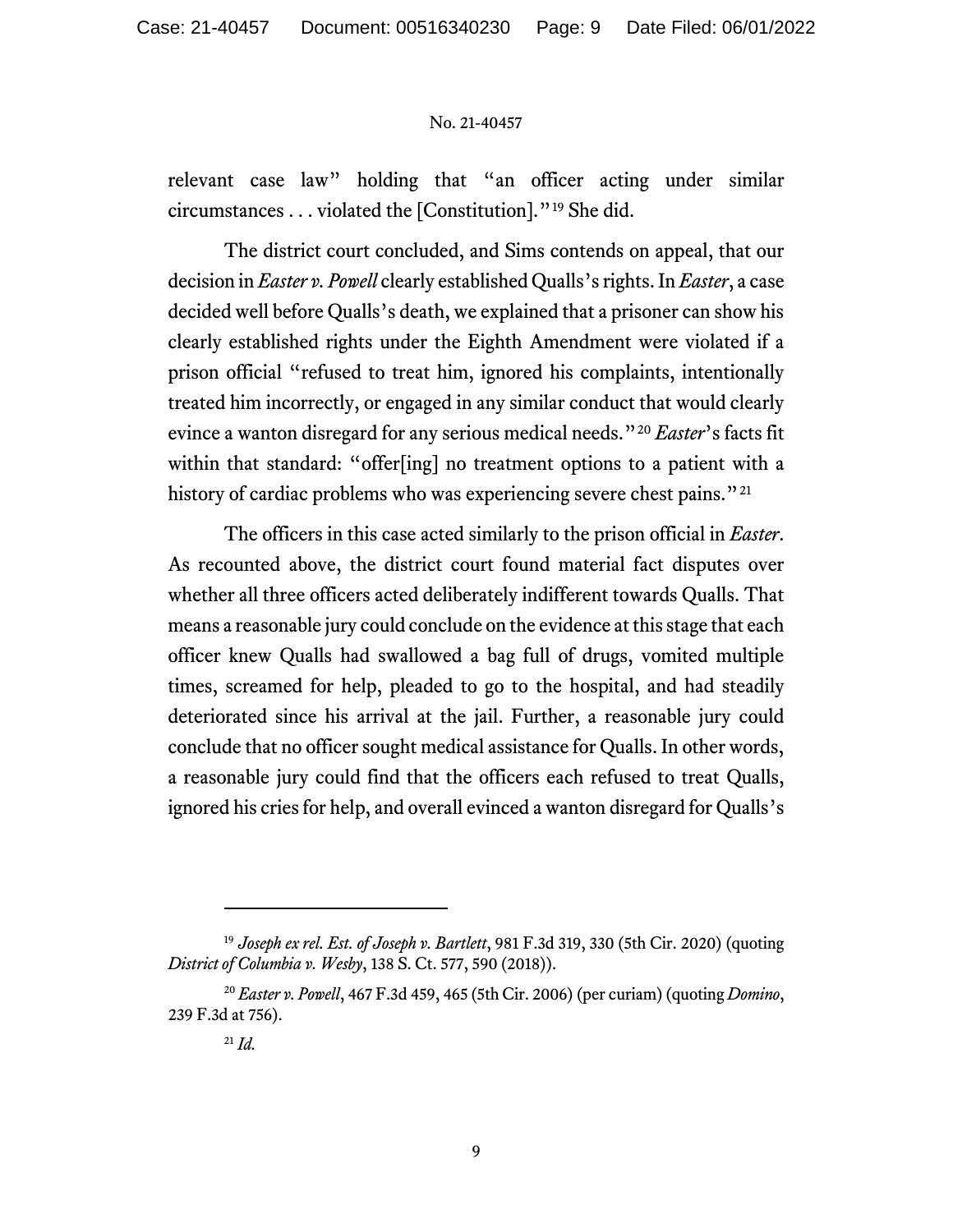serious medical needs. The officers' three counter arguments do not persuade us otherwise.

*First*, the officers argue that the record does not support that they *refused* to treat Qualls. We disagree. As we already explained, the district court found a genuine fact dispute over whether each officer knew Qualls had asked to go to the hospital, and no officer took him or otherwise sought medical assistance for him. But even if it were true that the officers didn't technically refuse to treat Qualls, it's also of little consequence. Even if a jury merely finds that the officers *ignored* Qualls's complaints or otherwise evinced a wanton disregard for his serious medical needs, then that would still be enough to support a violation of Qualls's rights.<sup>22</sup> So whether the officers *refused* Qualls's requests, or merely *disregarded* them, makes no difference on this record.

*Second*, the officers argue that the district court and Sims identify "nothing more than the 'broad general propositions' [we have] repeatedly held 'are not enough to overcome qualified immunity.'" But in the same breath the officers footnote their agreement that we have clearly established it violates a prisoner's rights if officials "refused to treat him, ignored his complaints, intentionally treated him incorrectly, or engaged in similar conduct that would clearly evince a wanton disregard for serious medical need." That's exactly what a reasonable jury could conclude on this record, and so this argument fails to persuade us.

*Third*, the officers imply that *Easter* is distinguishable because the officers here monitored Qualls, provided him sustenance, spoke with him, cleaned him and his cell, and so on. But those facts aren't as helpful to the officers as they think. Prominently missing in this record are any facts

<span id="page-9-0"></span><sup>22</sup> *See id.*